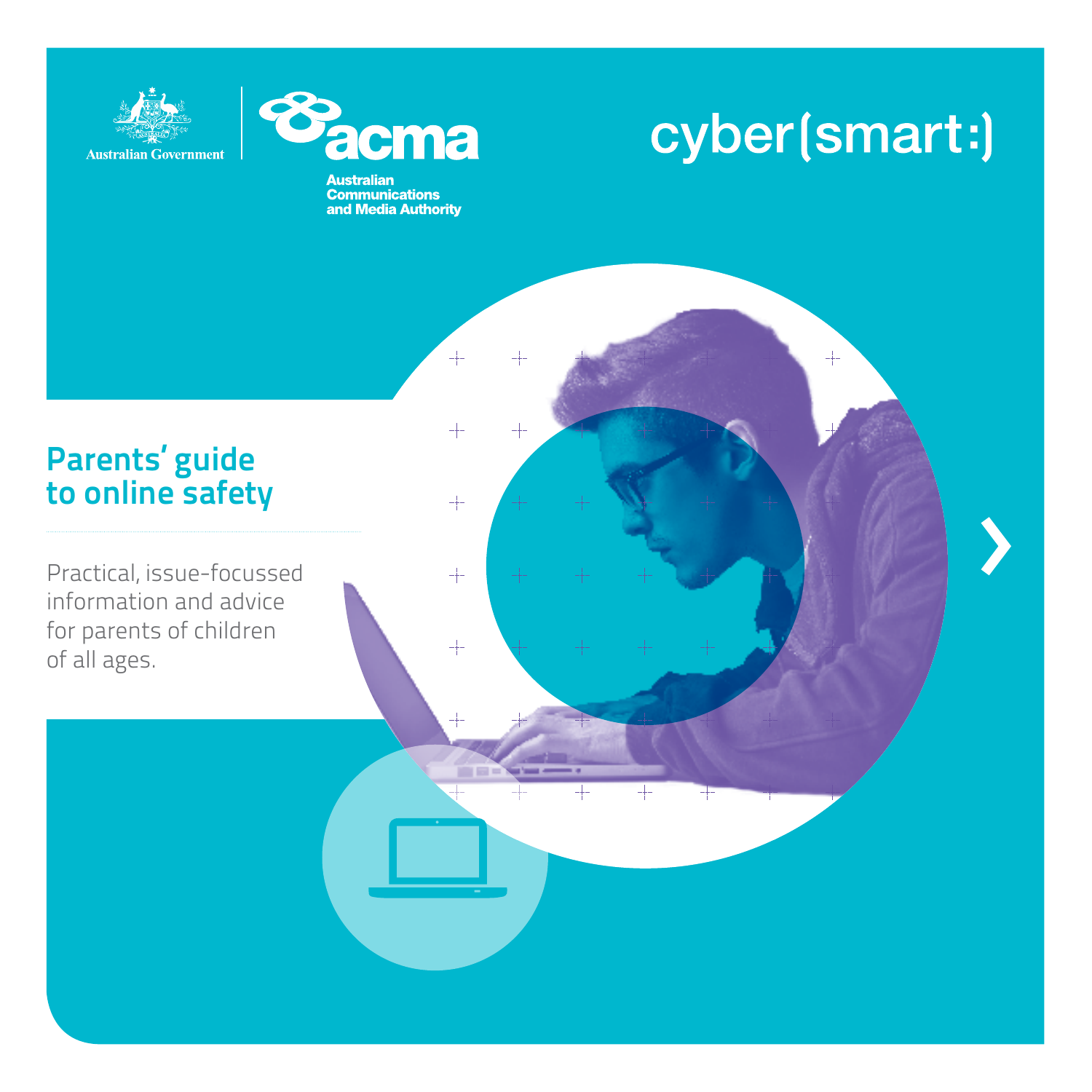Cybersmart is a national cybersafety education program managed by the Australian Communications and Media Authority (ACMA) as part of the Australian Government's commitment to cybersafety. The program is specifically designed to meet the needs of children, young people, parents and teachers.



### cyber(smart:)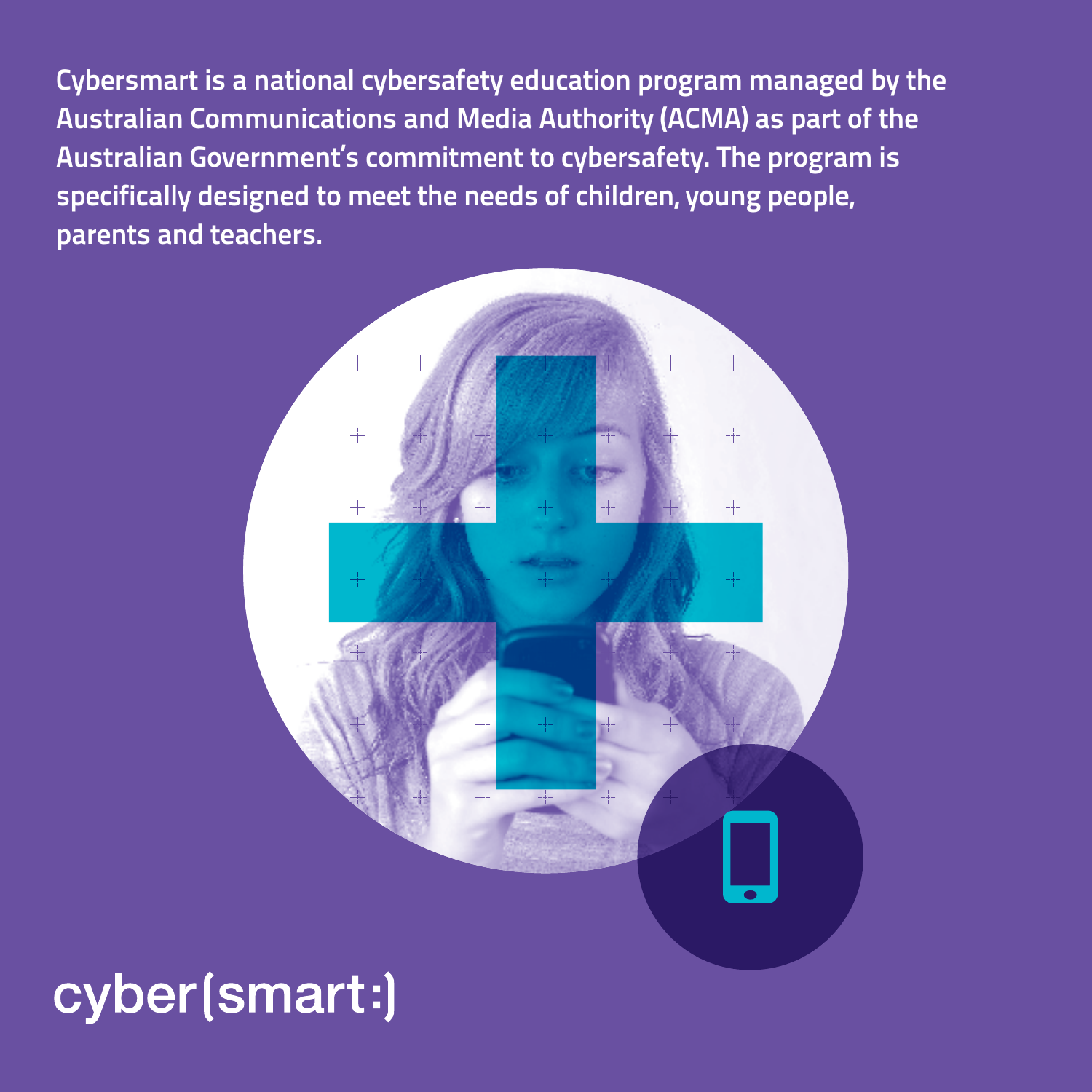# **Cyberbullying**



- + Abusive texts and emails
- + Posting unkind or threatening messages, videos or images on social media websites
- + Imitating or excluding others online
- + Inappropriate image tagging

For many teenagers, their online life is an important part of their social identity. Many young people fear that parents might take away their devices and refuse access to the internet and so do not report cyberbullying to their parents. Teenagers are also often concerned that parents' actions

will make cyberbullying issues worse, so it is important to remain calm and supportive.

Trolling is when a user intentionally causes distress by posting inflammatory comments online.

Trolling differs from cyberbullying in that trolls aim to gain attention and power through disruption of conversation by encouraging a defensive reaction from those they attack. Cyberbullying usually focuses less on the reaction of the victim, and more on the feelings and authority of the bully. Cyberbullying is usually repeated behaviour, while trolling can be one-off.

#### WHAT CAN I DO? As a parent, you can help your child and encourage them to take control of the issue.

- + Talk to them about cyberbullying before it happens. Work out strategies to address any potential issues and reassure your child that you will be there to support them.
- + Advise your child not to reply to any messages from a bully. Often if bullies don't receive a response they will give up.
- + Learn how to block a bully so they are no longer able to make contact.
- + Keep a record of harassing messages in case authorities become involved. Put them somewhere your child won't continue to see them.
- + Contact the website administrator or use the reporting function to ask for content to be removed or to report harassment.
- + Talk to your child's school if cyberbullying involves another student. The school should have a policy in place to help manage the issue.
- + Remember that if your child has been involved in cyberbullying and seems distressed or shows changes in behaviour or mood it may be advisable to seek professional support, including through the Cybersmart Online Helpline at cybersmart.gov.au/ report.aspx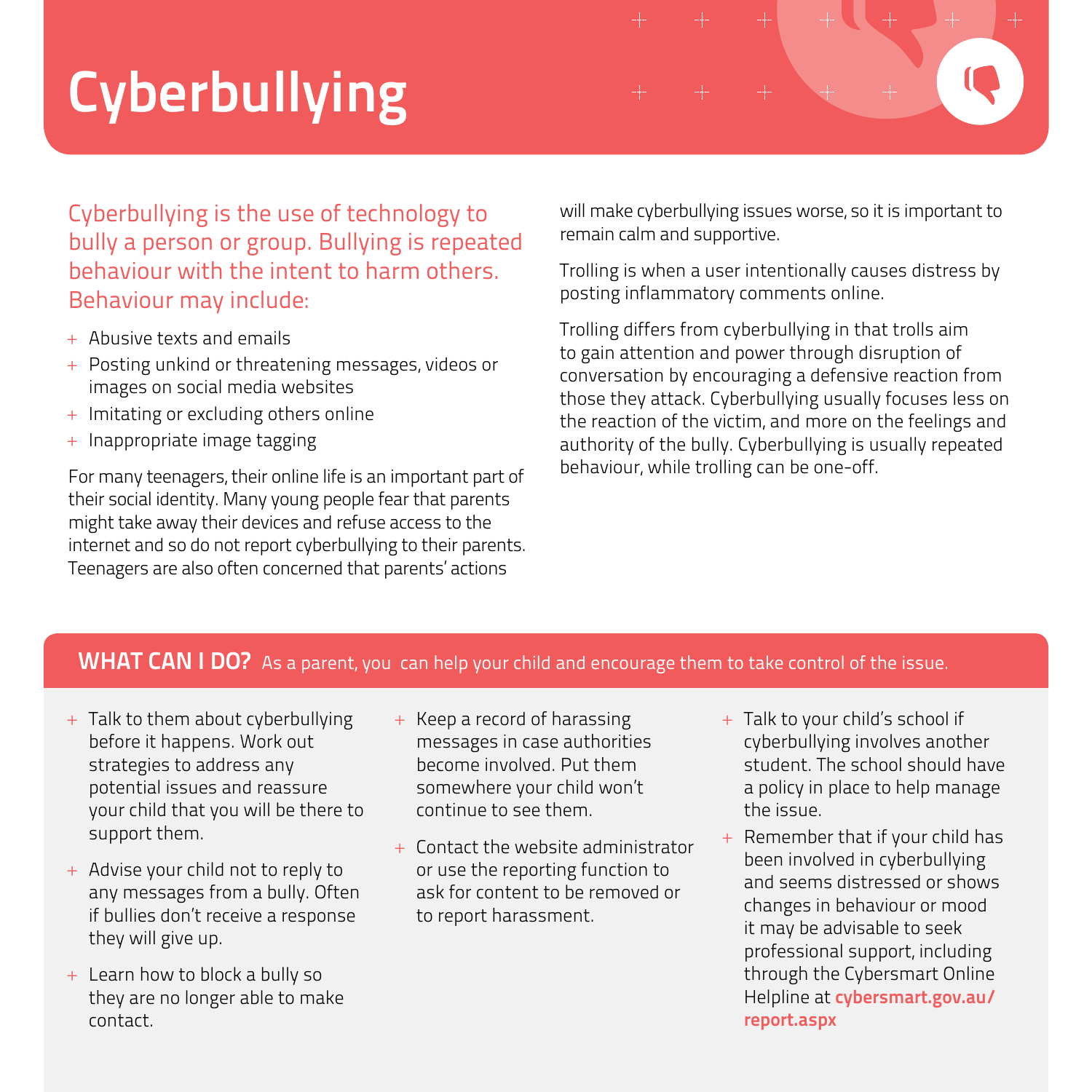# Social Networking

Social networking describes a variety of services like Facebook, YouTube, Instagram, World of Warcraft, Moshi Monsters, Twitter, Skype, Snapchat, Minecraft and many others.

All of these services enable direct interaction between individuals. Users can post information about themselves, display photos, tell people what they've been up to, chat and play games. Social networking forms a part of the social identity of many teenagers.

### **GROOMING**

Online grooming is the illegal act of adults making contact with a child online for the purpose of establishing a sexual relationship. Often this will be via a social networking site, but it may also be through other online services.

 $+$ 

#### WHAT CAN I DO? As a parent, you can help your child have positive experiences on social networking sites.

- + Stay involved in your child's use of new technology. Set up your own account and learn about privacy settings so you can understand how you can best protect your child. It can be fun for you too!
- + Check the age restrictions for the social networking service or game. Some social networking sites (such as Club Penguin) are created especially for children under the age of 13, but most mainstream sites like Facebook, Instagram and others require the user to be 13 or older.
- + Advise children to set their accounts to private so that only people they want to see it can view their information.
- + Encourage children to think before they put anything online. Information posted online can be difficult or impossible to remove. An inappropriate image posted today can have a long term impact on their digital reputation.
- + Show them how to set up location services on their phone so they are not inadvertently broadcasting their location.
- + Remind children to be careful when making new friends online; people may not be who they say they are. Never arrange to meet an online friend unless a trusted adult is with them.
- + Report any abuse or inappropriate content to the social networking site and show children how to do this too.
- + Learn how to keep a copy of online conversations and how to block people prior to an issue occurring.

For more information on managing your children's access to particular social networking sites, visit cybersmart.gov.au/parents.aspx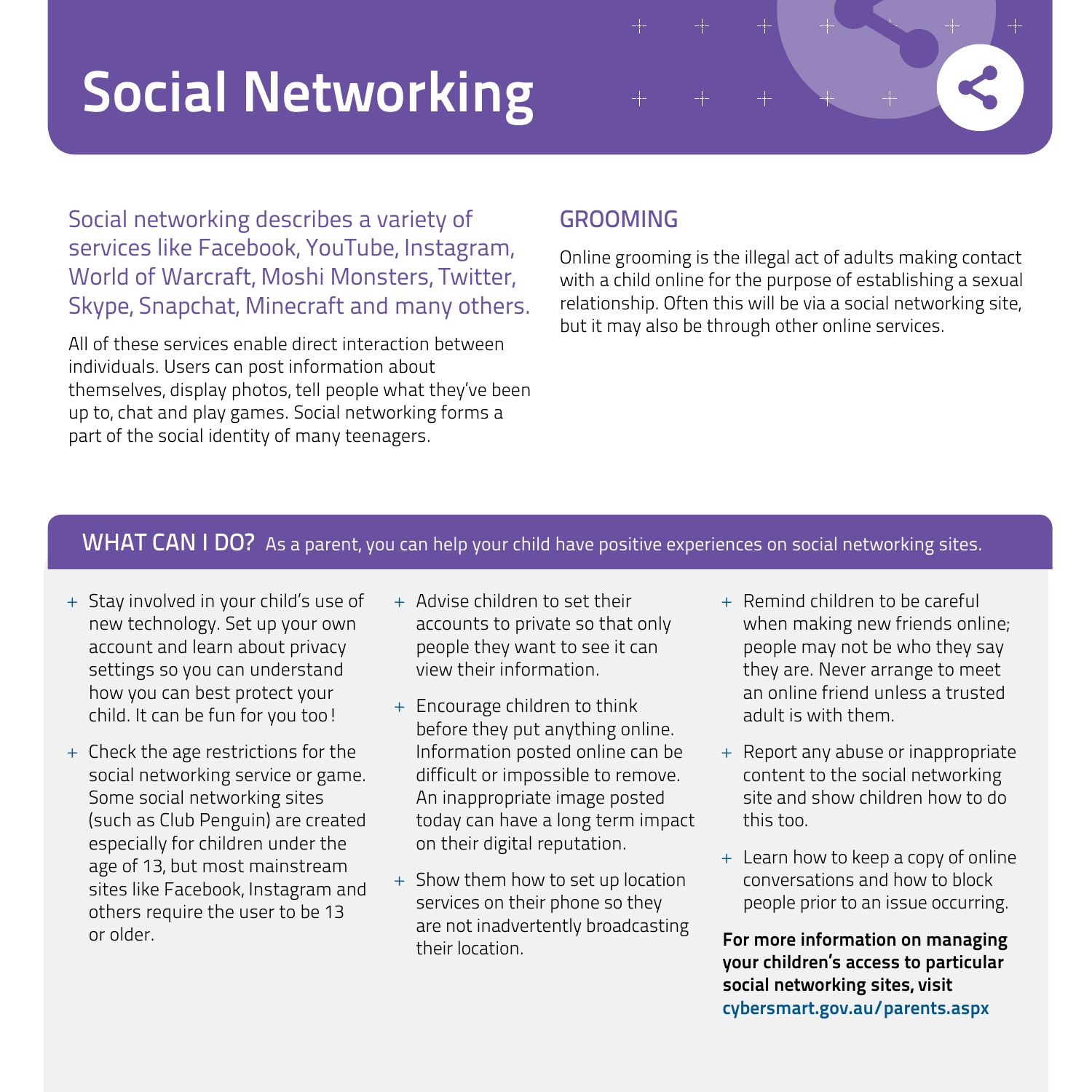# **Sexting**

Sexting is the sending of provocative or sexual photos, messages, or videos, generally using a mobile phone or webcam. It can also include posting this type of material online. Young people often consider sexting as a way of connecting in a relationship.

While sharing suggestive images or text messages may seem like innocent flirting or fun, sexting can have serious social and legal consequences. To help protect their reputation, young people need to consider what they share online, and how they handle messages and images sent to them by others.

In most instances of sexting, young people willingly share naked photos of themselves. However sexting can also happen in response to peer pressure. Accidents can also occur; for example, the sender or receiver of sexts may have their phone stolen by someone who decides to publish the images online.

#### WHAT CAN LDO?

- + Talk to your child about sexting to prevent any issues from arising. Make sure they are well aware of the risks that may occur if their images were to be spread beyond the person they intended them for.
- + Remind your child about the social and legal consequences of sexting. If anyone in the photo or video is under 18 they may be committing a crime if they send, receive or forward messages.
- + If your child has been involved in sexting, remember to stay calm and be reasonable about the consequences. Sexting is not uncommon behaviour and your child is not alone in being negatively impacted. Rather than adding to the distress, focus on finding a solution for your child.
- + Try to get the image/video removed from all locations to the greatest extent possible. If sexting content is posted online, report it to the website administrator.
- + Seek help from the school if necessary. Ask them to help track who might have the image or video and where it might be posted. Ask them to provide support to your child and others involved.
- + Ensure that your child is supported if they have been negatively impacted by sexting. Their friends are critical so try to help them stay connected to them for support, both online and offline.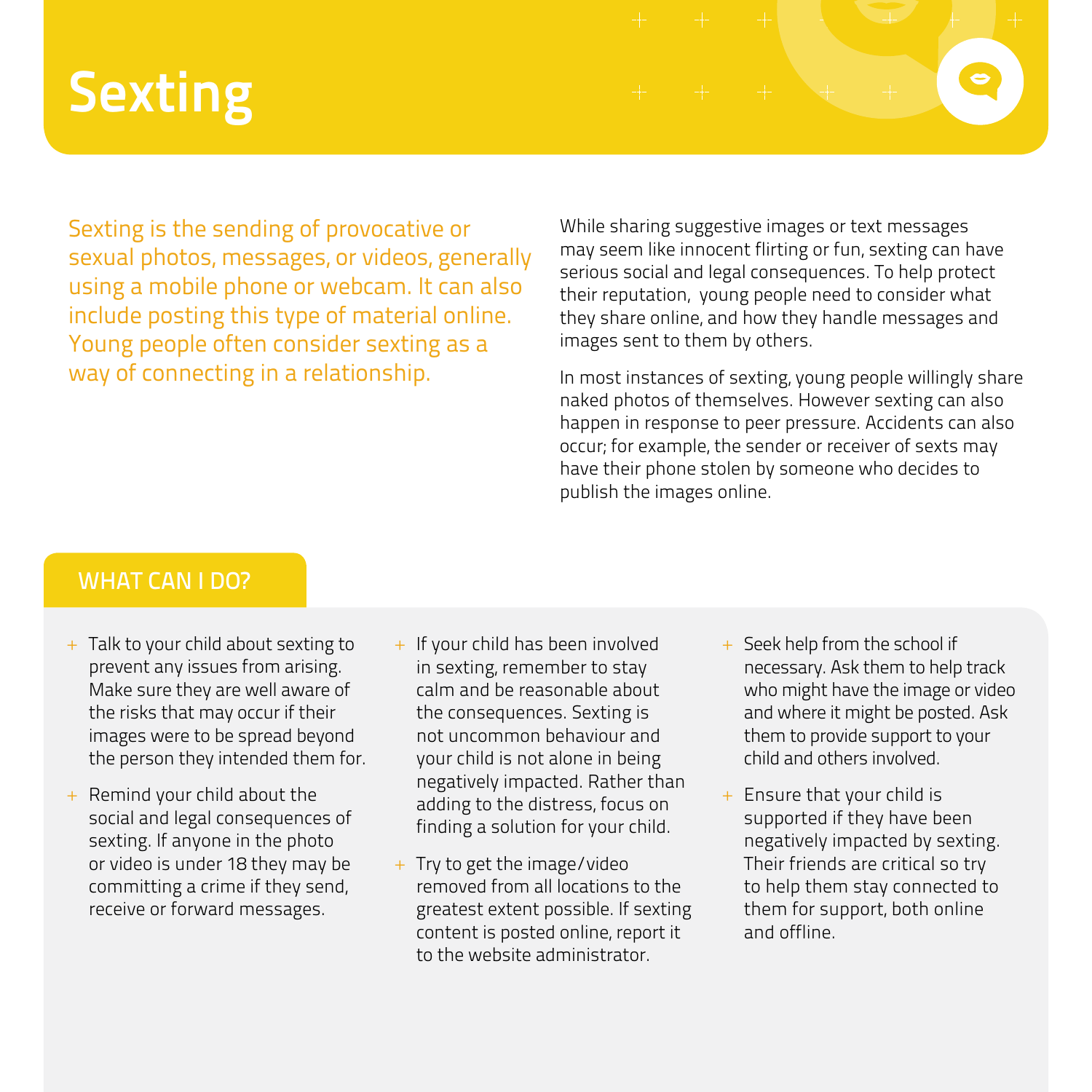### Mobile Phone Safety

Mobile phones are a great way for children and teenagers to stay in touch with their parents, family and friends and provide access to fun and functional resources like games, the internet, music, apps and more from anywhere at any time.

Many young people would never be without their mobile phone, and a mobile phone provides you with immediate access to your children. However, the fact that they are 24/7 and you can't always be there to supervise means there are potential risks. These can include high or unexpected bill costs, cyberbullying, sexting, broadcasting their location to unintended others through 'checking in' and access to inappropriate material.

### WHAT CAN I DO?

- + If you think your child needs a mobile phone, consider purchasing a phone that is not internet enabled. Smartphones come with features you may not yet want your child to have such as unsupervised internet access, a camera, and a wide variety of online games and apps.
- + Stay involved with your child's use of their mobile phone. If you don't have a good understanding of how their phone works and what they use it for, ask them to show you.
- + Help your child to understand that they should treat their phone like a wallet, and that every text message, phone call or download costs money.
- + Let your child know that it's ok to tell you if they come across something that worries them, and that their phone won't be taken off them if they report something to you.
- Investigate phone plans and pre-paid contracts. Decide what your child needs from their mobile phone so you are well-educated on options before you approach a provider.
- + Check automatic download settings and in-app purchase settings on your child's mobile phone, as these can incur extra costs or use up credit quickly.
- + Consider keeping credit card details away from your children so music and apps cannot be purchased without your knowledge. If you have your credit card details stored on an online account, you may choose to keep the password to this account private.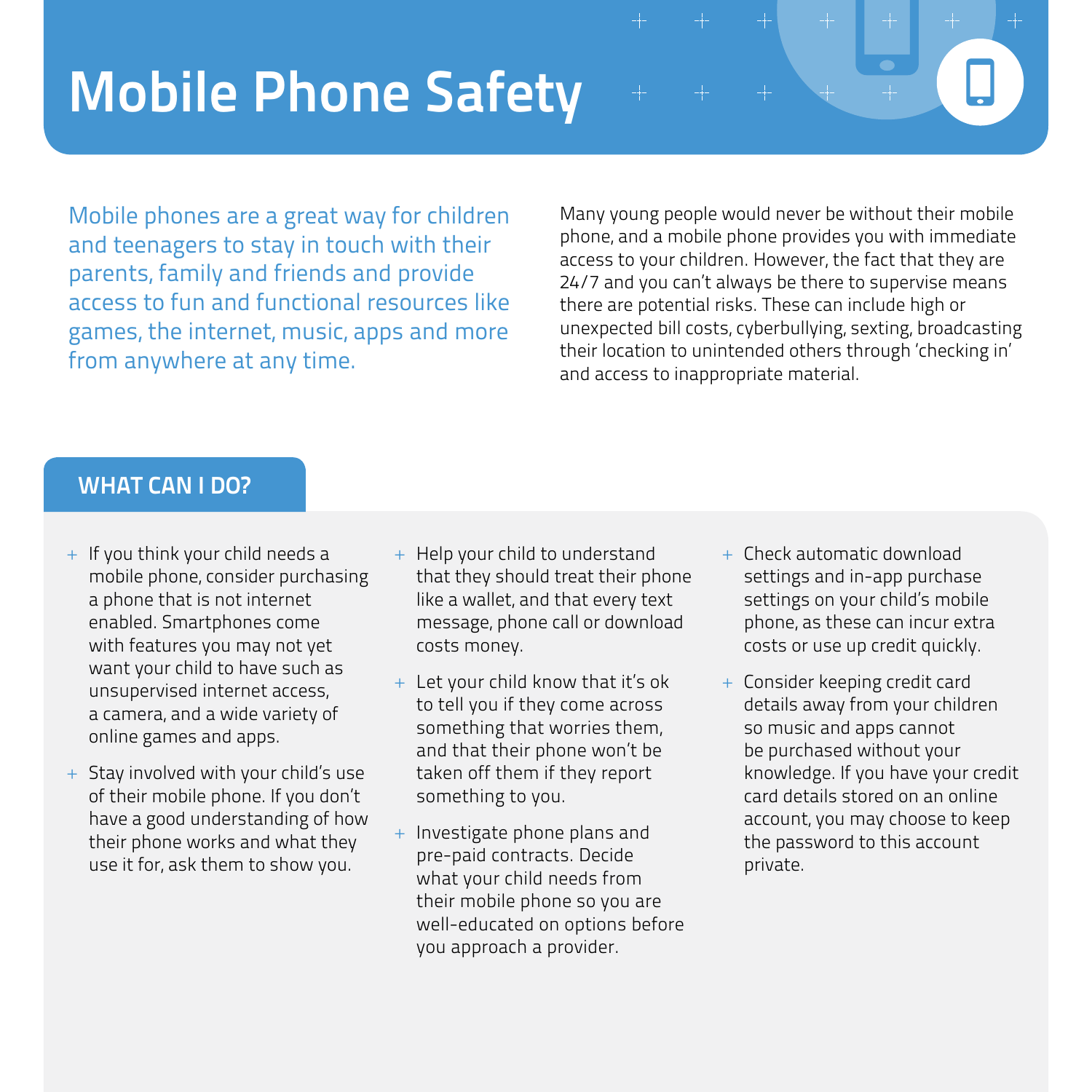# Offensive or Illegal Content

Children and young people may not deliberately seek out inappropriate content. Children can inadvertently access disturbing or illegal content while undertaking online searches or by clicking on unknown links.

Offensive or illegal content may include topics, images or other information that are prohibited in Australia or could be damaging to young people online. This is content that may:

- + include footage of real or simulated violence, criminal activity or accidents, promote extreme political or religious views or be sexually explicit and can include illegal images of child sexual abuse
- + promote hate towards individuals or groups on the basis of race, religion, sexual preference or other social/cultural factors, instruct or promote crime, violence or unsafe behaviour, like bomb or weapon making, anorexia, drug use, gaining unauthorised access to computers, fraud or terrorist activities

### WHAT CAN I DO?

- + Be aware of how your child uses the internet and explore it with them. Discuss the kinds of sites that are ok to explore and those that are not.
- + consider using parental controls such as filters to help manage your child's online access.
- + Remind your child not to open spam email or click on pop ups, prize offers or unfamiliar hyperlinks in websites.
- + Help your child use search engines to locate websites. Consider developing a list of favourites for younger children. Enable safe search options.
- + Reassure your child that access to the internet will not be denied if they report seeing inappropriate content to you.
- + Remind them not to respond if they are sent something inappropriate and that they should leave a website immediately if they feel uncomfortable or worried.
- $+$  Report content that you think may be prohibited to the ACMA's online hotline: acma.gov.au/hotline

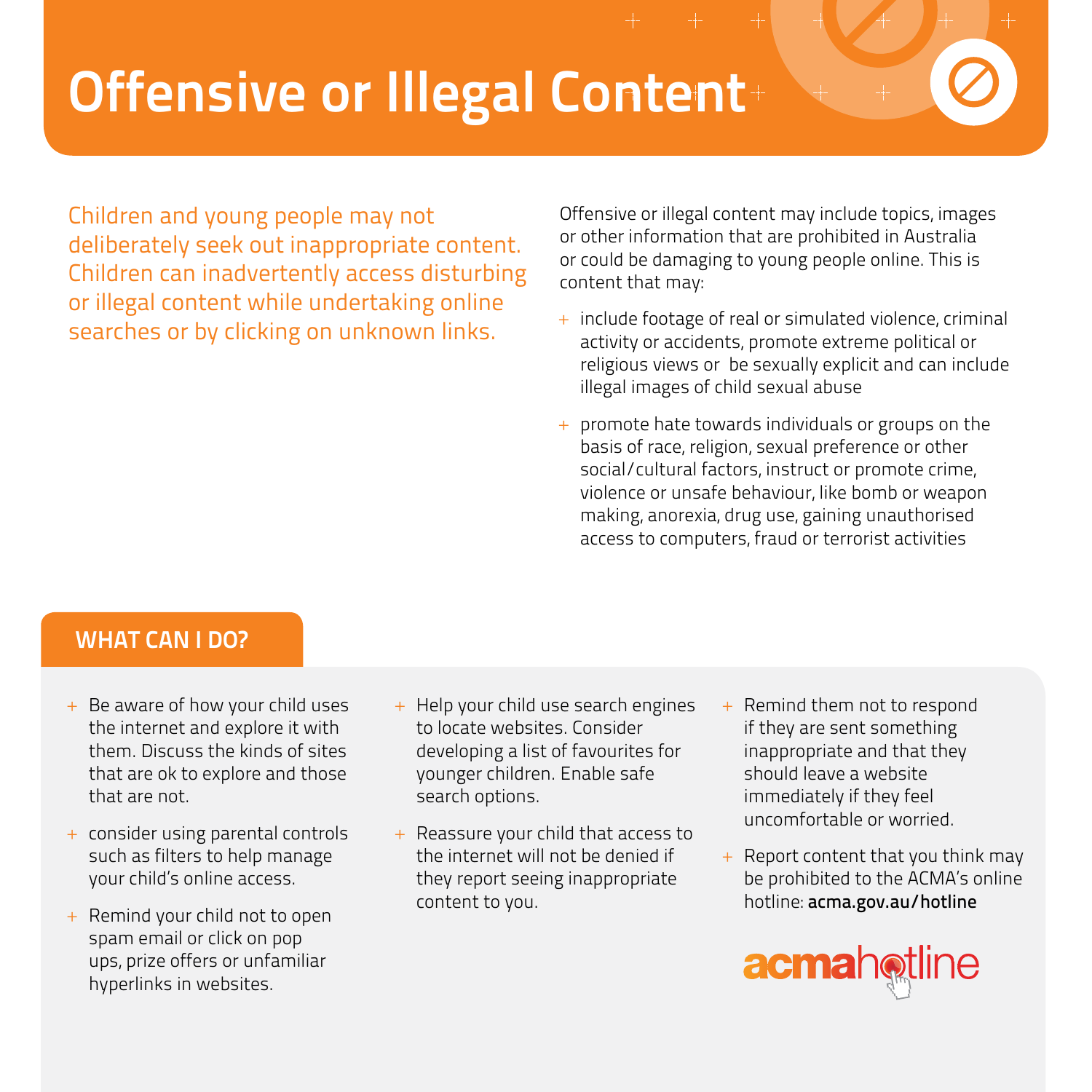### How much is too much?

Your child may be spending too much time online if their online behaviour is having a negative impact on other aspects of their life. To many parents it can seem as though children and young people are constantly online. Often they are multitasking; for example downloading and listening to music while studying and chatting with friends or sending messages on their mobile phones.

The number of hours children and young people spend online can vary significantly. There is no guideline for the 'right' amount of time for children to spend online, however if their online behaviour appears to impact negatively on their behaviour or wellbeing, or that of the family, it may be time to discuss expectations and establish time limits.

### WHAT CAN I DO?

- + The longer you wait to address the issue, the more difficult it can be to overcome. So if you see an emerging problem arising from excessive use, act on it right away.
- + Talk to your child about the concerns you have and monitor what games, apps and devices are bought or used by your child.
- + You may like to install a filter on the laptop or computer your child is using which can be adjusted to limit the amount of time an internet connection will be available on that device.
- Consider implementing family agreements about the amount of time your children can spend online. You might like to have a rule where the 'wifi password of the day' is only given once all homework/chores/family time is done. A similar approach can be used to limit access to devices.
- + If your child seems particularly anxious or irritable, or you notice them seeming isolated from friends or other activities, there may be an underlying mental health issue. Consider getting help from school counsellors or your GP who can refer your child to a professional psychologist.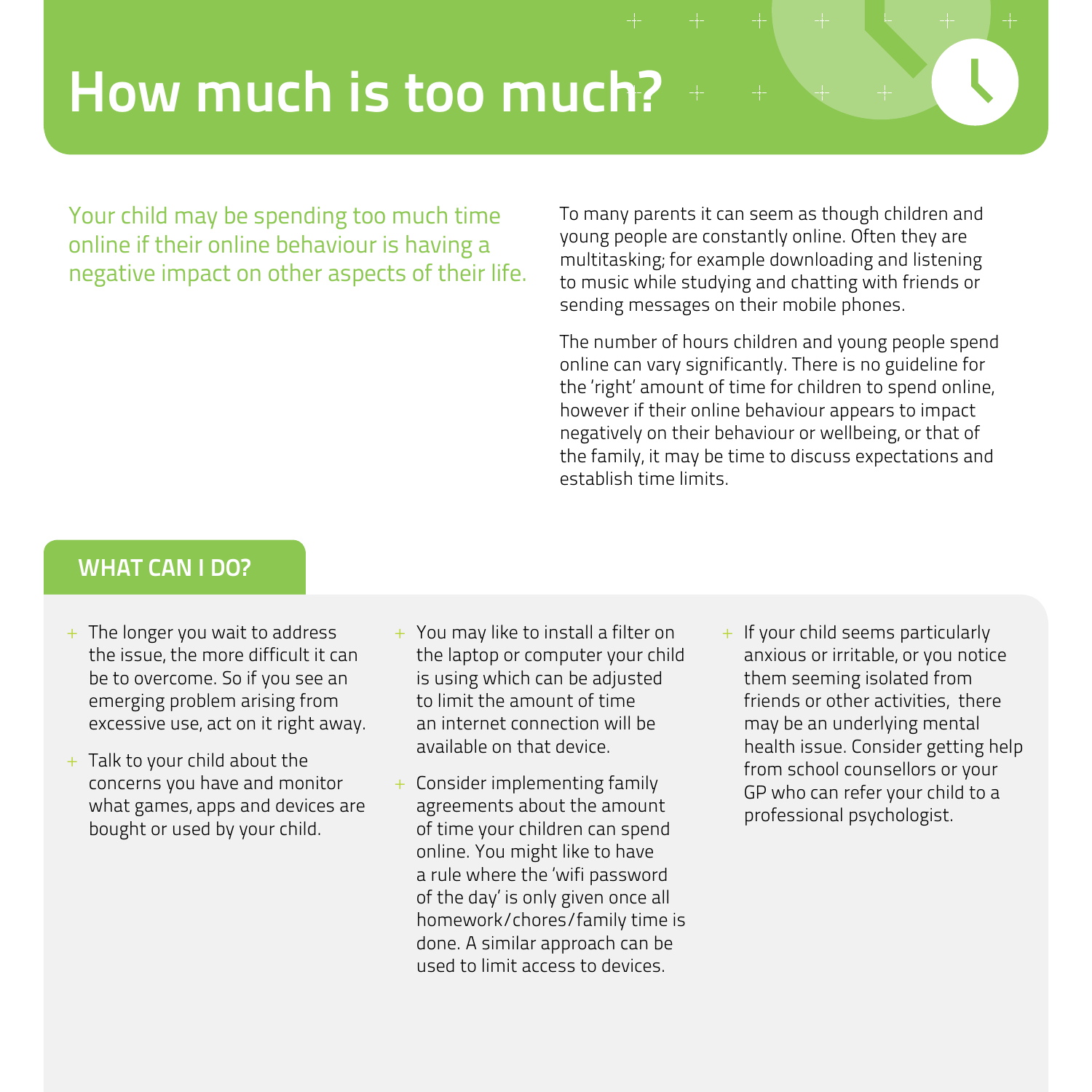$+$ 

# Help and Resources

Check out the following support services and resources to help you keep your family safe online.

- + The Cybersmart website contains information and related links to support parents in keeping kids safe online. Resources include practical, action focussed advice, videos, games, support, and research-based information, and everything is free of charge. Visit cybersmart.gov.au
- + Cybersmart Outreach offers free, school based presentations to keep parents, students and teachers up-to-date with cybersafety issues. These sessions are informative, non-technical and available to all schools. Ask your child's school if they have registered to host a presentation.

Visit cybersmart.gov.au/outreach.aspx

- + School support Schools may have detailed policies and procedures in place to help support children online, including how to manage issues like cyberbullying, sexting and other online concerns. For more information, contact your child's school.
- + Counselling If you suspect or know that a child is being negatively impacted by things happening to them online, consider seeking professional support for them including through the Cybersmart Online Helpline, provided by Kids Helpline. The service provides free, confidential online counselling for children and young people. Visit cybersmart.gov.au/report.aspx

+ The Department of Communications' Easy Guide to Socialising Online, provides information on the safe use of social networking sites, games and search engines. Visit

communications.gov.au/easyguide